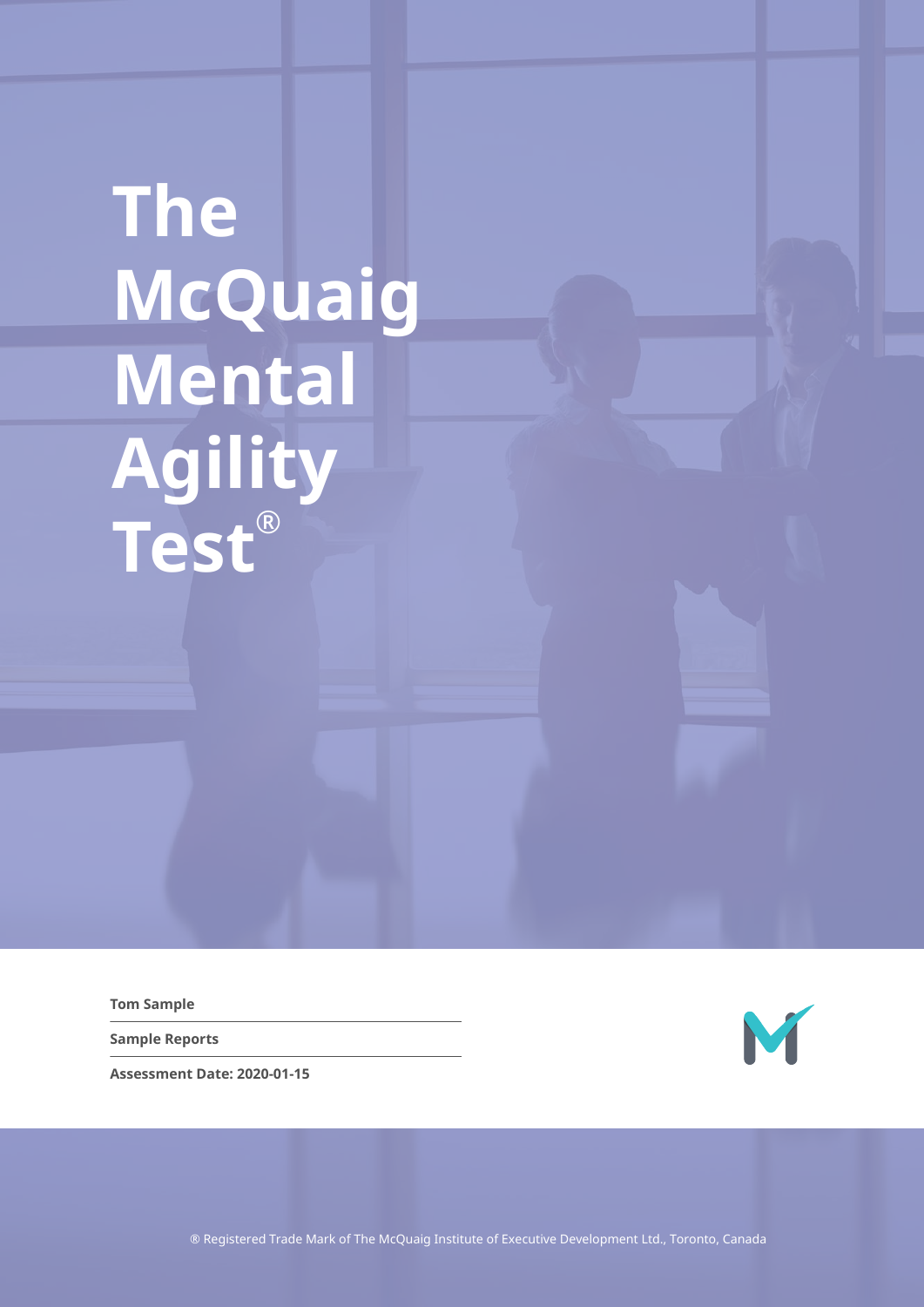## ABOUT THE MMAT

This report sets out the results for a participant who has completed The McQuaig Mental Agility Test $^\circ$ . The McQuaig Mental Agility Test® measures an individual's speed of thought, general mental agility and several key components of "intelligence" against job requirements. This is a critical factor in job performance.

Mental agility indicates the ability of an individual to think, learn and quickly absorb new information, systems and processes. It assesses vocabulary, verbal reasoning skills and the ability to perform simple mathematical functions.

A high score on the MMAT does not mean that a person will be effective in a specific job. Nor does a low score indicate that a person will be ineffective. Scores must be assessed relative to the needs of a specific role.

If the candidate's first language is not English, recognise the potential difficulties and make allowances if appropriate.

For candidates with dyslexia, questions can be read aloud. This should be taken into account when analysing the score, but no extra time should be given. Please contact your McQuaig Associate to discuss the specific needs of your candidate.



**Note:** The percentile score is where the participant is ranked in percentile terms in relation to the reference or norm group to which the participant's performance is compared. Results are reported as being in Exceptionally High, High, Average, or Below Average.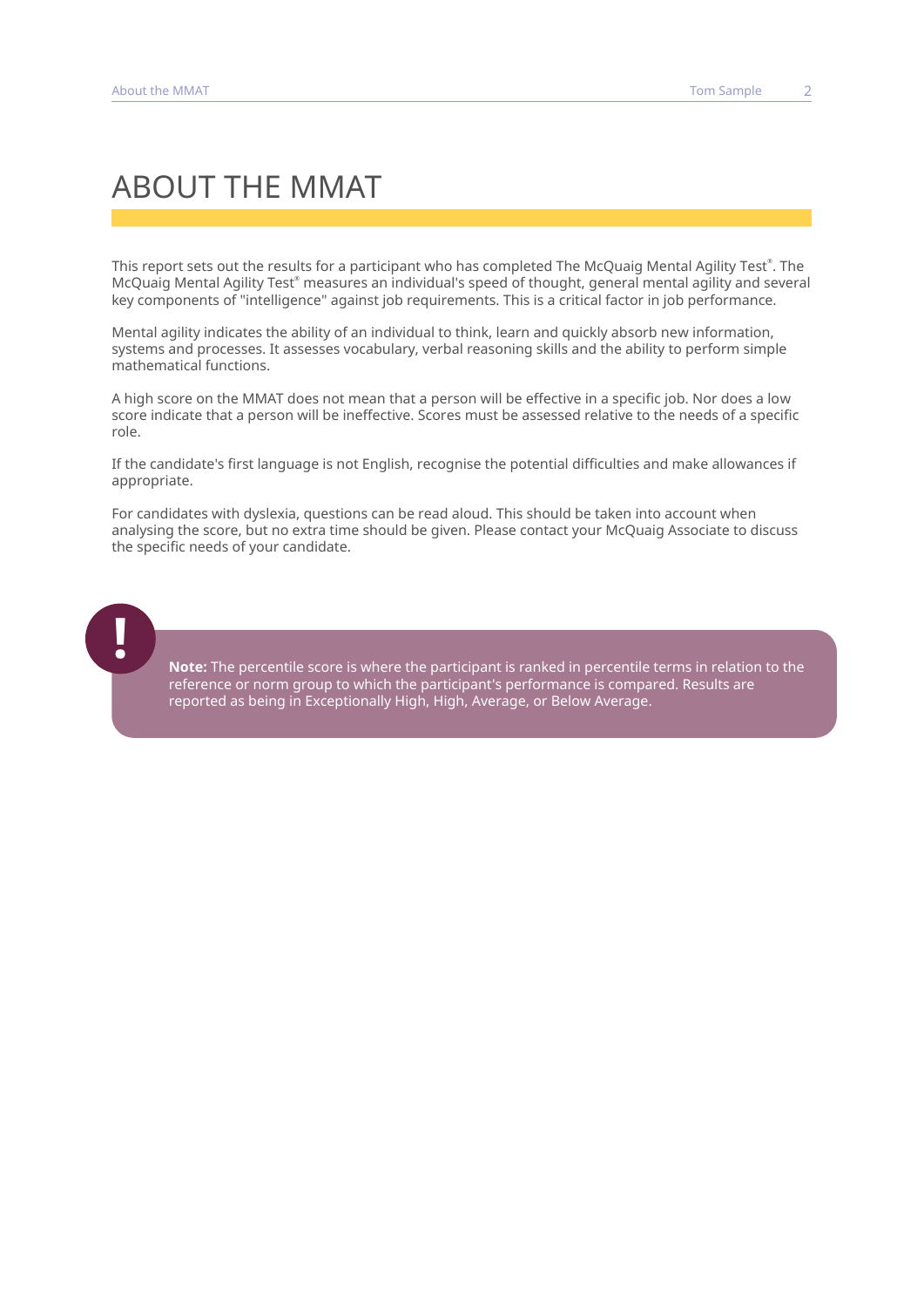# NORM GROUPS

| <b>Score</b>    | <b>Category</b>                                                                                                                                                                                                                                                                                                                                                                                                                                  |  |  |
|-----------------|--------------------------------------------------------------------------------------------------------------------------------------------------------------------------------------------------------------------------------------------------------------------------------------------------------------------------------------------------------------------------------------------------------------------------------------------------|--|--|
| <b>Above 45</b> | <b>Exceptionally High Ability</b><br>Top executives, research and professional people, some engineering<br>and technical salespersons.                                                                                                                                                                                                                                                                                                           |  |  |
| 38-45           | <b>High Ability</b><br>Executives, supervisors, accountants, technical personnel and<br>technical salespersons.                                                                                                                                                                                                                                                                                                                                  |  |  |
| $25 - 37$       | <b>Average Ability</b><br>Some first line supervisors and foremen/women, medium level<br>office workers and salespersons.                                                                                                                                                                                                                                                                                                                        |  |  |
| <b>Below 25</b> | <b>Below Average Ability</b><br>Not suitable for jobs which require intense thinking and complex<br>problem solving. Not usually suitable for supervisory jobs. Capable<br>of some routine sales jobs and routine clerical jobs. Most suitable<br>for routine duties and jobs which require little organising, planning,<br>thinking and study. More care needs to be taken when a large<br>proportion of the questions attempted are incorrect. |  |  |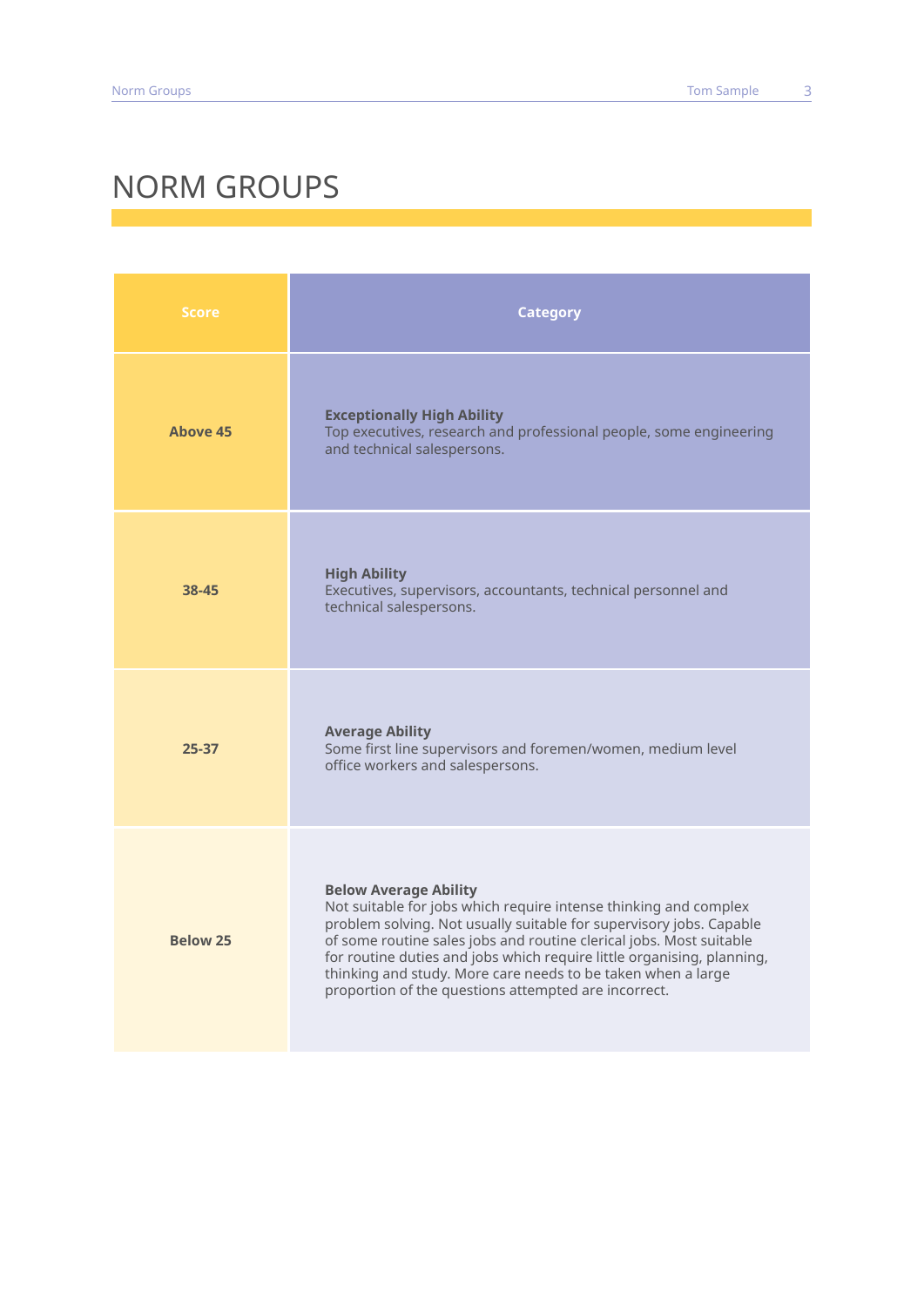## THE RESULTS

The McQuaig Mental Agility Test® (MMAT) is a measure of individual's level of general mental ability and agility (power and speed) and includes items that assess vocabulary, verbal reasoning skills, logic and ability to perform simple mathematical functions. The test may be regarded as a valid measure of workrelated general intelligence with an emphasis on a candidate's capacity to quickly work through complex functions.

| <b>Time (minutes)</b> | <b>Score</b> | <b>Total Answered</b> | <b>Percentile</b> | Range   |
|-----------------------|--------------|-----------------------|-------------------|---------|
| 14:16                 | 32 out of 50 |                       | 51                | Average |

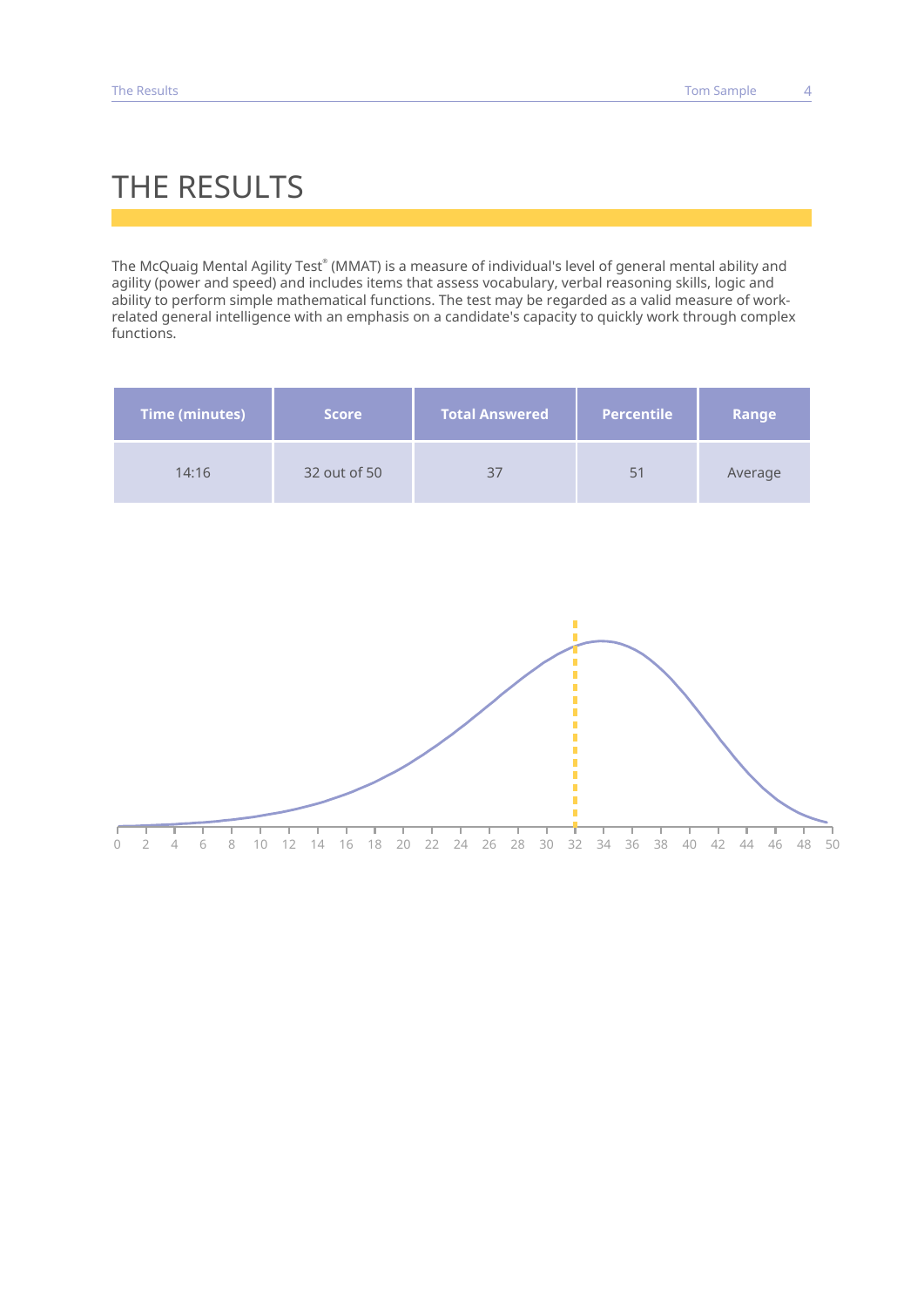## INTERPRETING THE RESULTS





#### **How does this result compare to others?**

Tom Sample's score is ranked at the following percentile: 51. This percentile places Tom Sample in the Average range for the number correct. The number indicates that 49% of other participants would have answered more questions correctly.

### **What does this result mean generally?**

This test result indicates that Tom Sample has developed a general level of mental agility and would adequately be able to work with and solve complex problems within tight time constraints. They will likely demonstrate a reasonable capacity to learn and understand new concepts.

### **What are the implications of this result for performance on the job?**

This good, although not outstanding, result suggests that on-the-job, Tom Sample may adequately meet the requirements of a range of roles that require thinking and complex problem solving. However, because MMAT scores do not guarantee that a person will be either effective or ineffective at a specific job, their personality, character, attitudes, drive and leadership ability are all of great importance in determining performance.